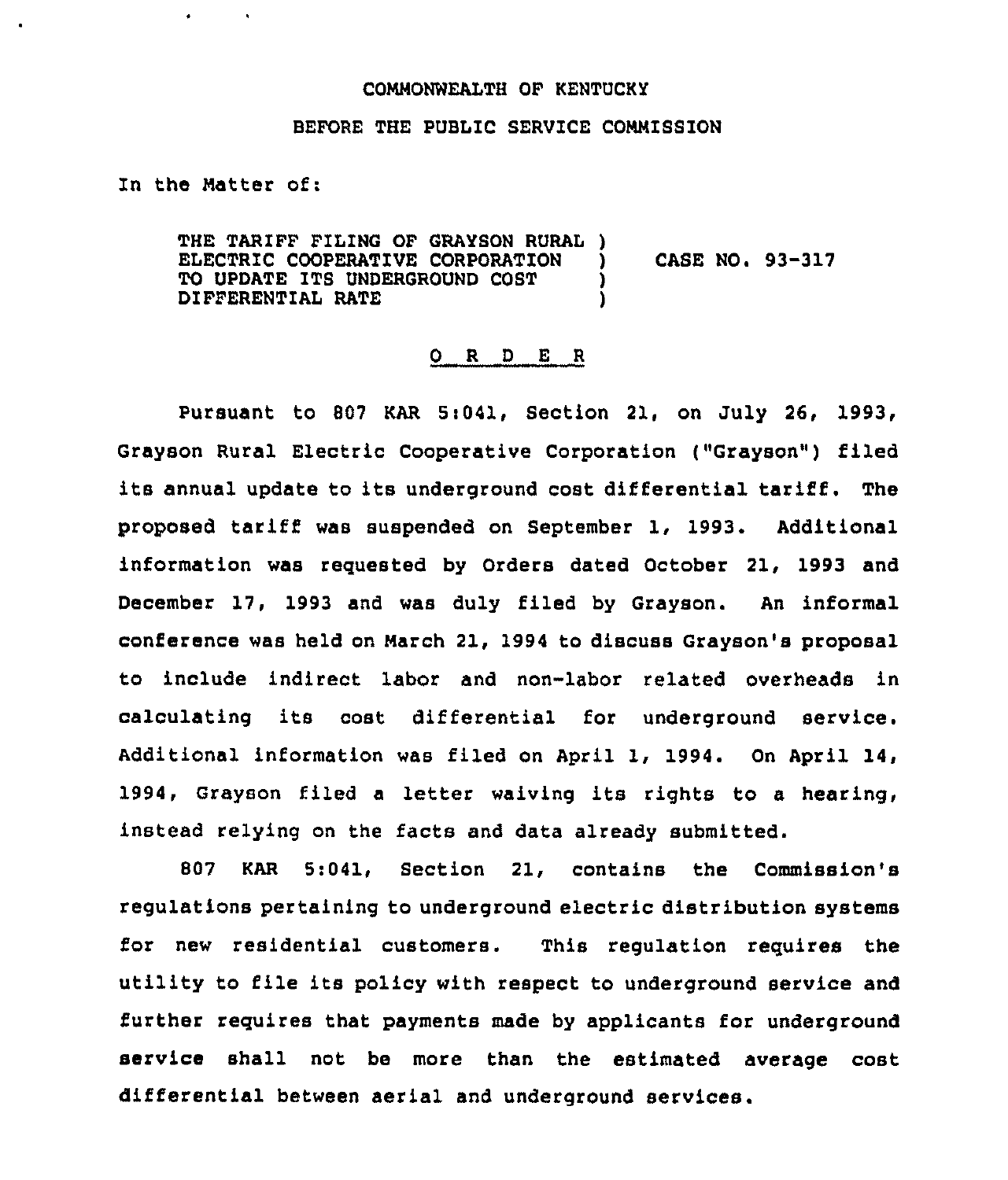Grayson computed its cost differential by identifying direct labor and material costs from selected work orders. It then applied an administrative cost factor of 178 percent to labor costs, resulting in a cost differential of \$4.18 per foot. Further review revealed that many of the administrative expenses would not appear to increase when a customer selected underground service, such as indirect labor and meeting expenses. Nevertheless, the cost allocation method selected by Grayson resulted in the assessment of considerably more administrative costs to underground construction compared to aerial.<sup>1</sup> Grayson was afforded several opportunities to demonstrate that there was a cost )ustified basis for assessing more of these costs to underground construction. In its April 1, 1994 response to questions arising from the informal conference, Grayson indicated that it assumes there is <sup>a</sup> direct relationship between direct costs and indirect labor; however, they were unable to demonstrate the relationship. The relationship between direct labor and general administrative overheads, such as office utility bills and meeting expenses, was not addressed.

The underground cost differential is very similar to "Special Charges" which are defined in 807 KAR 5:006, Section 8, as non-recurring charges to recover customer-specific costs incurred which would otherwise result in monetary loss to the utility or increased rates to other customers to whom no benefits accrue from

 $\mathbf{1}$ Cost support, page <sup>51</sup> and 52. Administrative cost allocated to aerial is \$3.57 per foot (\$6359.41/1782 feet). Administrative cost allocated to underground is \$6.07 per foot (\$2833.05/467 feet).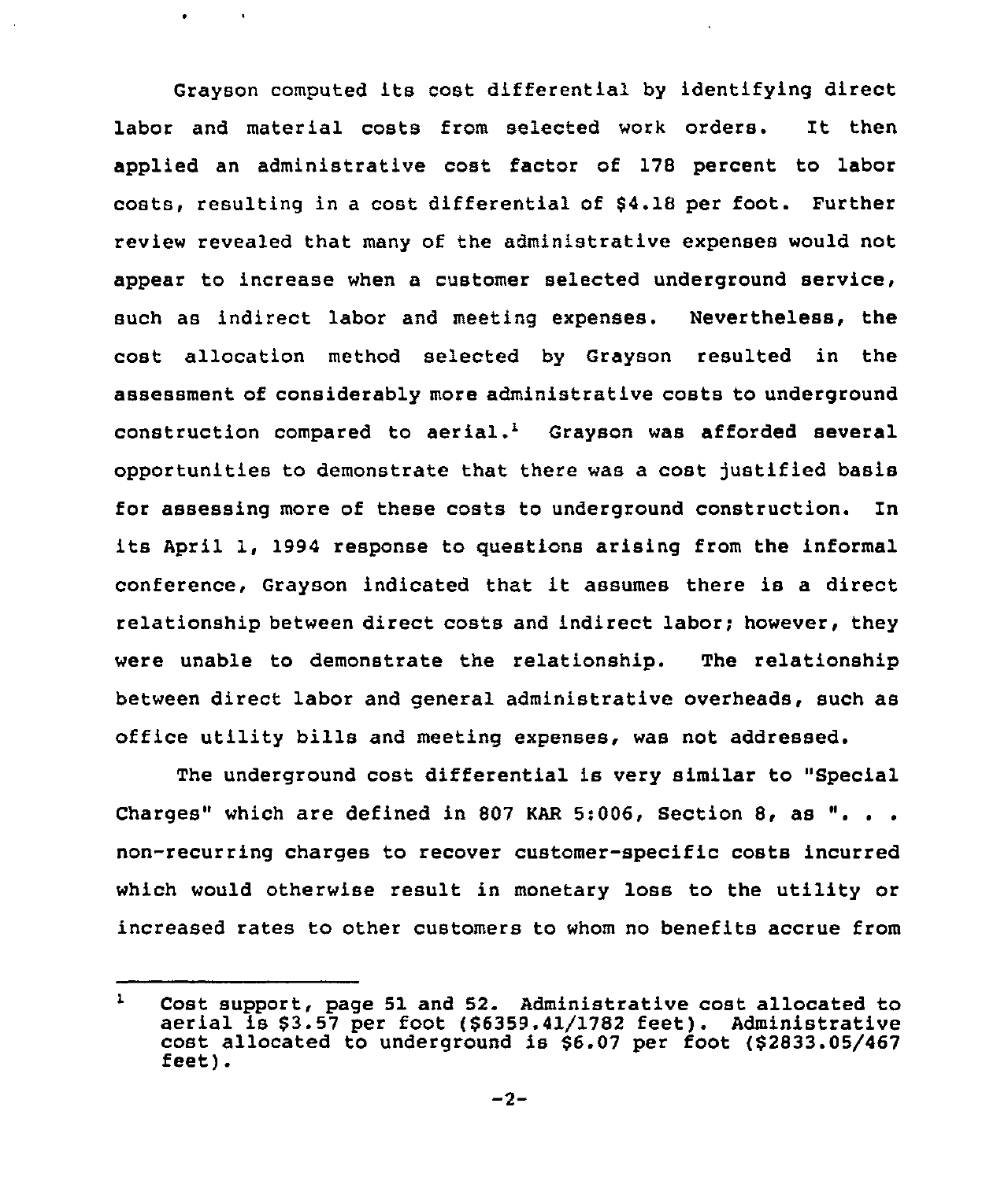the service provided." Section <sup>2</sup> of the regulation goes on to state that special charges ". . . shall relate directly to the service performed or action taken and shall yield only enough revenue to pay the expenses incurred in rendering the service." Therefore, the Commission finds that the underground cost differential should only include those costs that would actually increase if <sup>a</sup> customer selects underground service. Administrative expenses that are fixed and common to both underground and aerial construction will not result in increased rates to customers with aerial services, and should not be included in the underground cost differential.

Grayson's proposed tariff filing'dentifies several overheads which do bear a direct relationship to labor, such as Workers' Compensation insurance and Federal Insurance Contributions Act taxes. As these expenses vary directly with labor, the Commission finds that their inclusion in the cost differential is appropriate. Grayson identifies the total of these labor-related overheads to be \$ 0.485195 per dollar. Application of this factor results in an underground cost differential<sup>3</sup> of \$2.32.

 $\overline{\mathbf{2}}$ First Revised Sheet 48.

| 3 |                                            | Cost differential calculated from data on Sheets 48, 51, and 52 |
|---|--------------------------------------------|-----------------------------------------------------------------|
|   | of the proposed tariff filing, as follows: |                                                                 |
|   | Underground                                | $=$ (\$360.35 + 1.458315 (\$1591.60))/467'                      |
|   |                                            | $=$ \$5.74/ft.                                                  |
|   | Aerial                                     | $=$ (\$886.99 + 1.458315 (\$3572.70))/1782'                     |
|   |                                            | $=$ \$3.42/ft.                                                  |
|   | Cost Differential                          | $=$ \$5.74/ft. - \$3.42/ft. = \$2.32/ft.                        |